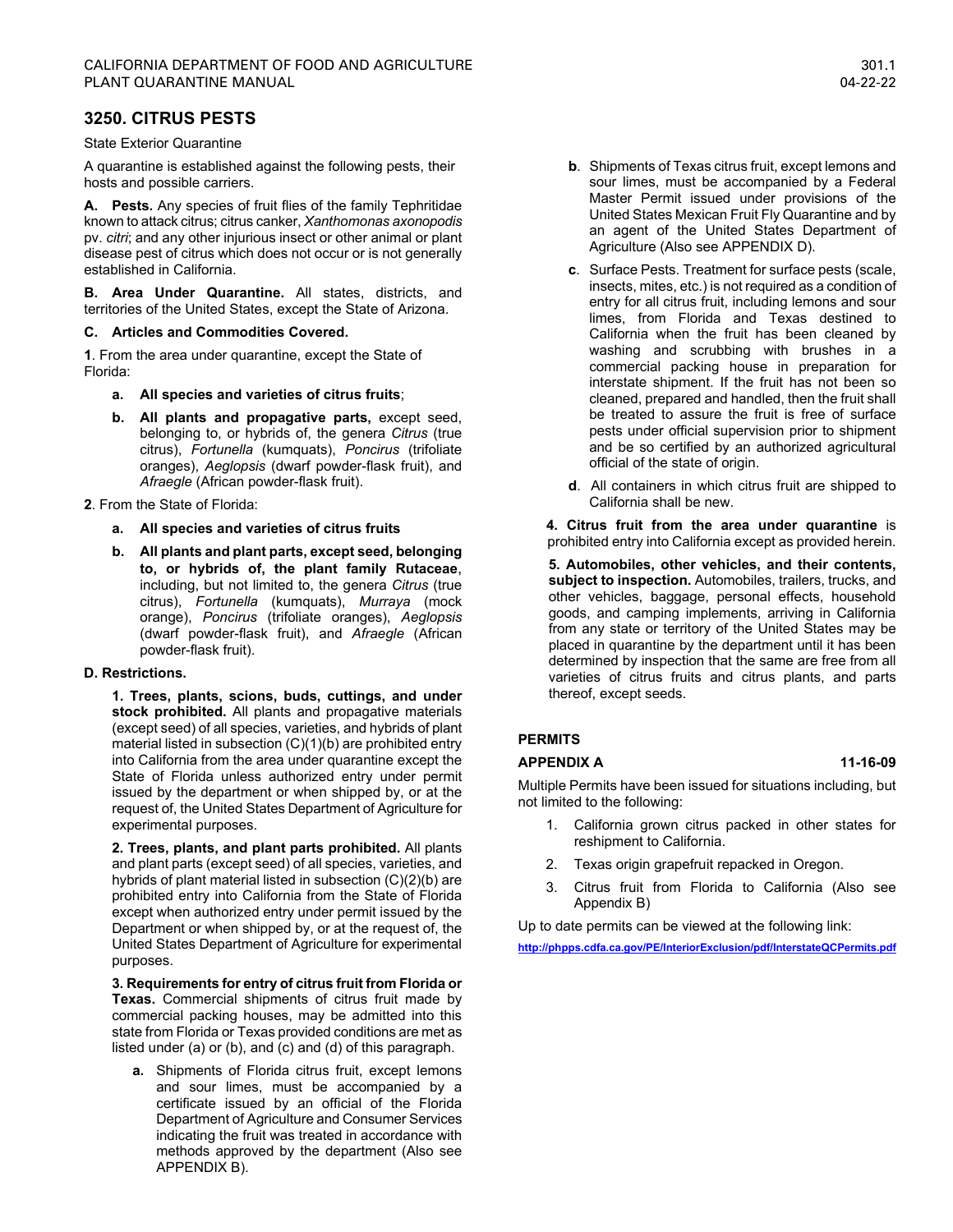# **MASTER PERMIT FOR THE SHIPMENT OF CITRUS FRUIT TO CALIFORNIA FROM FLORIDA**

### **APPENDIX B 2-28-17**

Master Permit No. QC 222 option

Master Permit No. QC 222 has been reissued to the Florida Department of Agriculture and Consumer Services (FDACS) to authorize Florida businesses to ship citrus fruit (grapefruits, oranges, tangelos, and tangerines only), grown in Florida in areas certified free of Caribbean fruit fly, shipped to California without fumigation or cold treatment.

Certification: An additional declaration shall be placed on the phytosanitary certificate or USDA Fruit and Vegetable Citrus Certificate stating: "Meets the requirements of California Master Permit No. QC 222." The certificate must also contain the designated Caribbean Fruit Fly area numbers. The certificate shall have the numbers of boxes of fruit from each designated area included in the shipment as well as the name of the approved shipper and the shipper's assigned identification number.

Standard boxes: Caribbean Fruit Fly certification with the term "designated area" and a corresponding number shall appear on the top surface of the carton.

Gift Pack Shipments: Must meet all of the following requirements.

- a. Gift packs containing Florida origin citrus must be accompanied (on the box or the accompanying paperwork) by a Federal Shield or other USDA approved stamp/sticker indicating the citrus fruit is certified for applicable federal quarantines.
- b. Each carton must be marked indicating the fruit "Meets the requirements of California Master Permit No. QC 222" and that it must be held for inspection.
- c. Each shipper must appear on the Master Permit No. QC 22[2 Approved Gift Pack Shippers List](http://phpps.cdfa.ca.gov/PE/InteriorExclusion/pdf/0222ShipperListGiftPacker2019.pdf) (available on the PHPPS Extranet site under Quarantine Commodity Permits).

Fumigation Option: For citrus fruit (grapefruits, oranges, tangelos, and tangerines only), grown in Florida in areas *not*  certified free of Caribbean fruit fly, California will accept methyl bromide fumigation treatment at a minimum rate of 2.5 lbs/1000 cubic ft. for 2 hours at 70° F and above. Also, as per the guidance in the federal treatment manual, the lot of Citrus sp. shall only be eligible for fumigation if a representative sample of the fruit is inspected and the level of fruit infested with fruit flies is less than 0.5% for the lot.

# **CULTIVATED RUTACEAE**

### **APPENDIX C 06-18-07**

All plants in the Rutaceae (citrus family), native or exotic, are prohibited from Florida. The Rutaceae contains approximately 150 genera; the following are known to be cultivated:

*Acradenia* spp.

*Acronychia* spp.

- 301.2 CALIFORNIA DEPARTMENT OF FOOD AND AGRICULTURE 04-22-22 PLANT QUARANTINE MANUAL
	- \* *Adenandra* spp. *Aegle marmelos* (bael, Bengal quince)
	- \* *Agathosma* spp. *Amyris* spp*.* (flame bush, candlewood tree) *Atalantia sp.* (atalantia) *Balsamocitrus dawei* (Uganda powder-flask)
	- *\* Boronia* spp. (boronia)
	- \* *Calodendrum sp.* (Cape chestnut)
	- *\* Casimiroa* spp. (sapote, white)
	- *\* Choisya* spp. (Mexican orange) *Citropsis* spp. (cherry orange)
	- *\* Clausena* spp. (wampi)
	- *\* Coleonema* spp.
	- *\* Correa* spp.

*Dictamnus* sp. (dittany, fraxinella, gas plant, burning bush)

*Diosma* spp. (buchu, breath-of-heaven)

*Eremocitrus* spp. (Australian desert lime/kumquat)

*Esenbeckia* spp.

*Evodia (=Tetradium)* spp.

*Feronia (=Limonia)* spp. (elephant or wood apple)

*Flindersia* spp.

*Geijera* spp.

- *\* Glycosmis* spp. (Jamaica mandarin orange) *Limonia acidissima* (Indian woodapple)
- *\* Melicope* spp.

*Merrillia caloxylon* (flowering merrillia)

*X Microcitronella* 'Sydney' (faustrimedin)

*Microcitrus* spp. (Australian wild/finger/round lime) *Naringi crenulata* (naringi)

*Orixa* sp.

*Pamburus missionis* (pamburus) *Paramignya* spp.

- *\* Phellodendron* spp. (cork tree)
- *\* Ptelea* spp. (wafer ash, hop tree)
- *\* Ruta* spp. (rue, herb of grace)
- *\* Severinia* spp. (Chinese box orange)
- *\* Skimmia* spp. (ner, chamlani) *Swinglea* sp. (tabog) *Thamnosma* spp. (turpentine broom) *Toddalia* sp.
- *\* Triphasia* spp. (limeberry, myrtle lime) *Vepris lanceloata* (white ironwood)
- *\* Zanthoxylum* spp. (Indian pepper, Japanese pepper, Sanshô, Szechwan pepper, winged prickly ash)
- \* Commercially produced or known to move in commerce